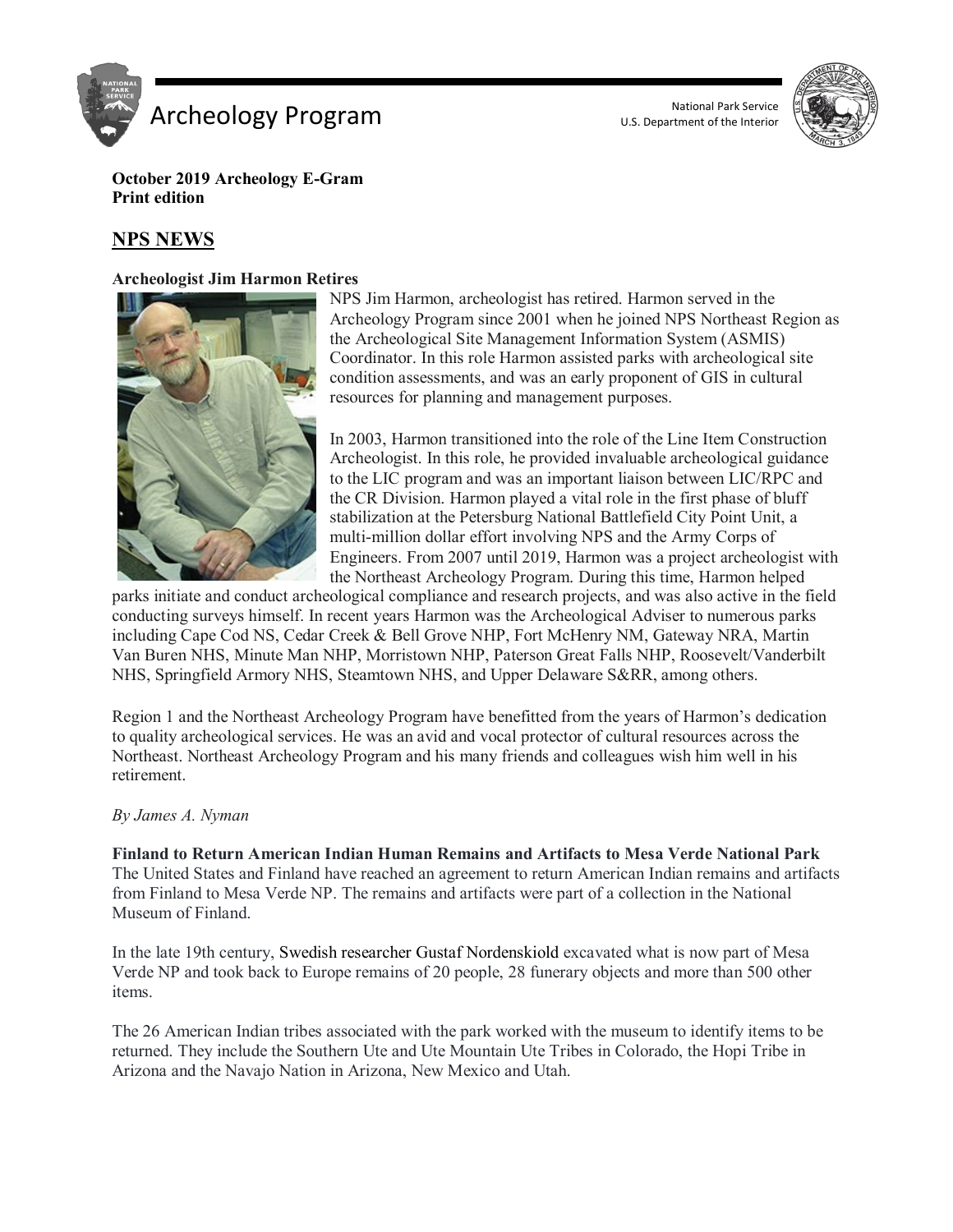### **National Park Service Branch of Wildland Fire Helps Cultural Resources in Parks**

This past fiscal year, the NPS Branch of Wildland Fire distributed \$446,000 in post-fire funding to stabilize and protect cultural resources after wildfires. Seven different parks requested the funds after the wildfires of 2019. Projects included providing point protection for erosion and flash floods at Tonto National Monument to stabilizing burned over sites at Glacier National Park. Santa Monica Mountains National Recreation Area and Whiskeytown National Recreation Area were two of the hardest hit parks in 2019. Santa Monica received \$168,000 and Whiskeytown received \$199,000.

**Contact:** Rich Schwab, Richard schwab@nps.gov

#### **International Archaeology Day a Success!**

This year International Archaeology Day grew to include more than 1200 events throughout the Americas, Europe, Asia, and beyond! International Archaeology Day is made possible through generous support from the National Park Service.

International Archaeology Day (IAD) is a celebration of archaeology and its contributions to society. Every October the AIA and archaeological organizations around the world present archaeological programs and activities for people of all ages and interests. Whether it is a family-friendly archaeology fair, a guided tour of a local archaeological site, a simulated dig, or a presentation from a visiting archaeologist, the interactive, hands-on IAD programs provide a chance to uncover the past and experience the thrill of discovery.

The Archaeological Institute of America (AIA) is the world's oldest and largest archaeological organization. The AIA is a nonprofit founded in 1879 and chartered by the United States Congress in 1906. We have members in more than 100 Local Societies in the United States, Canada, and overseas. These members include professional archaeologists, students, and enthusiasts, all united by their passion for archaeology and its role in furthering human knowledge.

## **E-Mail for the E-Gram**

Sunshine Ison (daughter of a retired Forest Service archeologist) writes from Lima, Peru, where she is a cultural affairs officer for the American Embassy, "I recently came across a copy of your Archeology E-Gram and thought it was great. Is it possible to subscribe from outside NPS? In Peru, we're working on a lot of cultural heritage issues and partnerships, and both the E-Gram's reports and resources offer a lot of food for thought in terms of best practices and partnerships." The NPS Archeology Program staff are gratified that colleagues find the E-Gram and other resources useful in their work, and the answer to Ison's question is Yes! We send the E-Gram to a number of overseas readers.

**FEDERAL NEWS:** will be back next month.



**The Federal Archeologist's Bookshelf: SAA Archaeological Record.** Vol. 19:4.

The September issue of the Archaeological Record has a number of updates on responses to events concerning harassment occurring at the Society for American Archaeology (SAA) annual meeting in April 2019, that will be of interest to all archeologists. Editor Christopher Rodning urges members to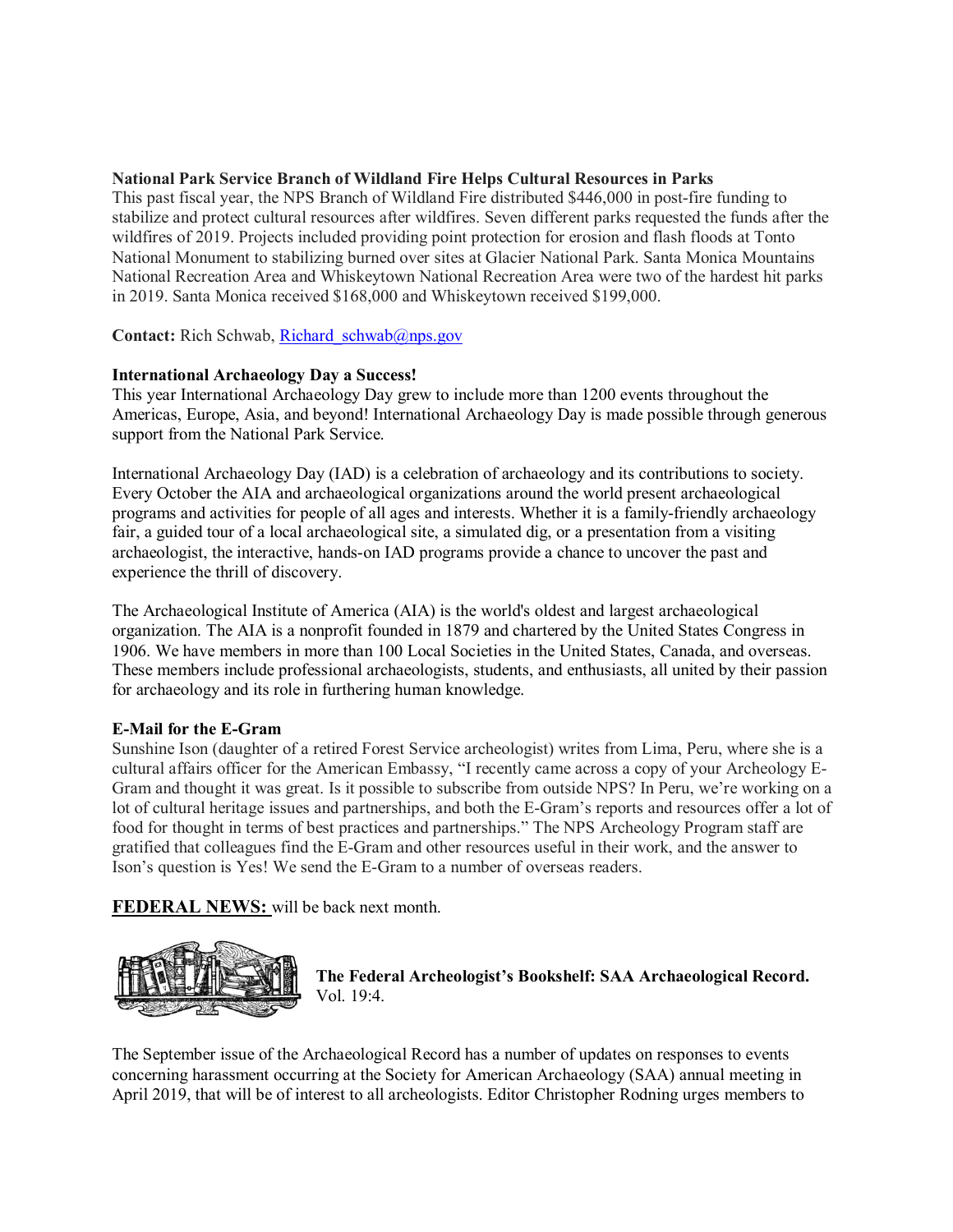continue to address this difficult and important issue. He and his editorial board are to be commended for including commentary that is critical of SAA's level of engagement in discussion and action.

President Joe Watkins, in his column, again acknowledged that SAA staff response was inadequate to information that an individual known to have harassed female students had registered and was present at the meeting. You have to feel some sympathy for Watkins; he had barely taken over his new position when this occurred. He outlined implemented and planned actions to develop policies, procedures, and continued dialogue.

"Changing Our Professional Culture of Apathy and Creating Safety in Archaeology" provided summaries of previous task force work (3 convened between 2015 and present), and placed sexual harassment in a wider professional context. Research has found that most men do not commit harassment, but those few who do are often serial perpetrators. Organizational climate is, by far, the greatest predictor of sexual misconduct, and changing professional culture can prevent people from sexually harassing others. This means that it is worth the effort to identify and limit sexual harassment, and that an anti-harassment policy is a meaningful tool. Organizations with such a policy have 25% less reported harassment.

"#MeToo in Archaeology" summarizes a forum held at the SAA meeting in April 2019 addressing sexual harassment. The authors argue that the archeological profession has long been too lenient and permissive about harassment, taking the SAA to task in its leadership role.

"Take Back the SAA" highlights communication issues raised by editor Rodning and President Watkins. The reliance on Twitter and Facebook to disseminate information about the presence of a harasser and to communicate with meeting organizers is a source of frustration for SAA members, as SAA staff are not reading the posts or responding to them in real time, which is what members expect.

There needs to be a mutually-agreed upon venue for communicating information and the SAA should take the initiative. The insistence on use of Twitter and Facebook that currently pervades our discourse suggests that SAA should designate a staff member to monitor these posts throughout the conference and throughout the year to ensure that SAA leadership has the same information as members.

"A Proposed Bylaw Amendment" provides an update on the proposed bylaw amendment that SAA members submitted in May 2019. The SAA Bylaws Committee explains why the proposed bylaw amendment may not be appropriate, and would be more appropriate as part of SAA policy. There are already bylaws that provide the authority for changes in policy. OK, so what should the policy and procedures be, and how should they be implemented?

It is in the policy and procedures where the rubber really hits the road. How do we create policies and procedures that can actually be implemented and assign authority in the proper places? Ongoing harassment is one thing, but the issue at the April meeting was barring an individual *who was accused of misbehaving in the past*. Who has the authority to identify these people to the SAA? Giving responsibility (and authority) to harassers to self-identify is going to result in an under-represented and biased sample, to say the least.

These questions involve everyone; even if you are not part of a demographic that is likely to be harassed, you (or your partner, or your friend, or your advisor) may be part of a demographic that can be falsely accused of harassment and it can disrupt multiple lives before being resolved.